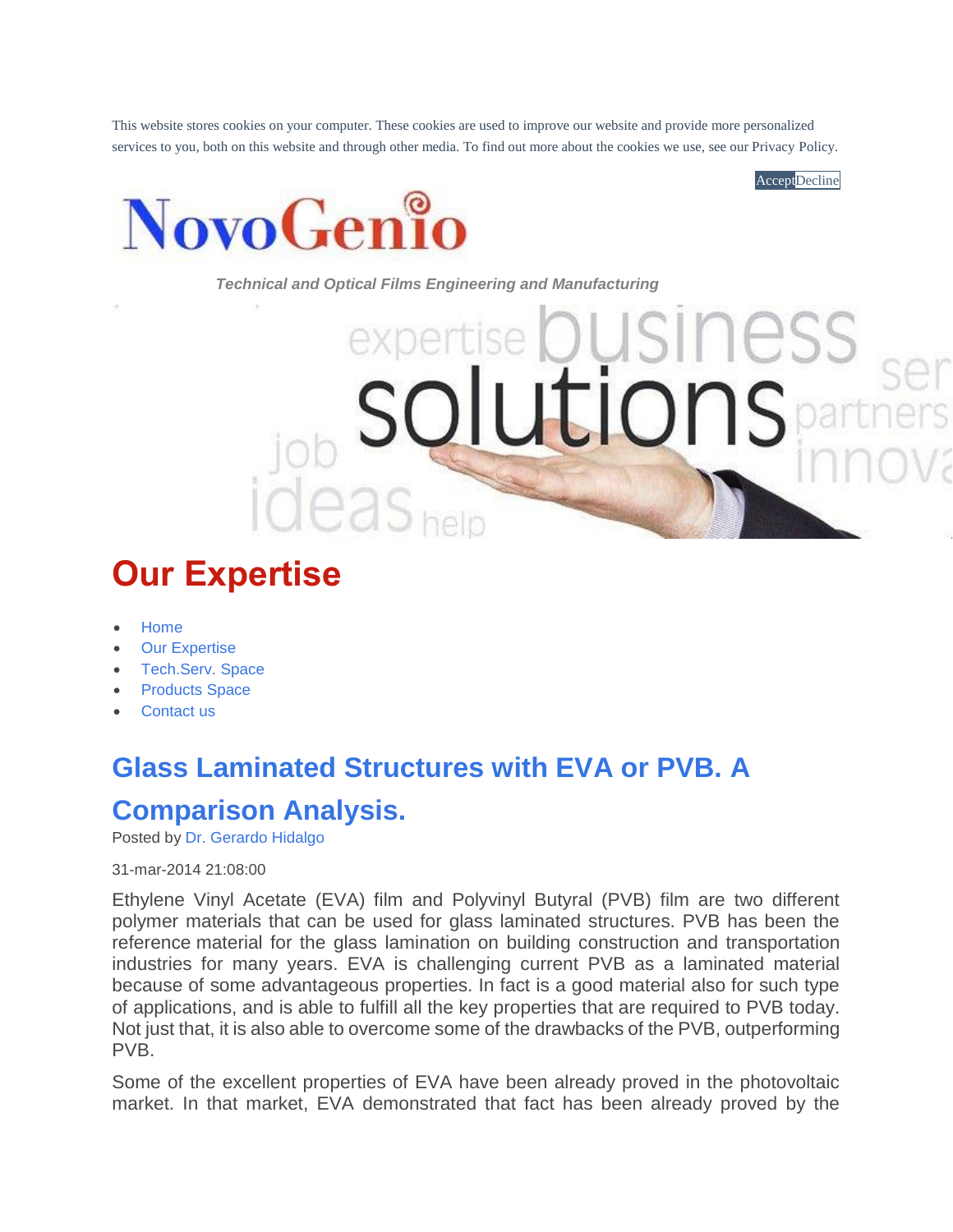millions of squared meters of EVA used in photovoltaic. EVA is the "king" material used for the lamination and construction of photovoltaic modules, to produce energy for long periods of time under extreme operation conditions. At this point we should remember that the photovoltaic modules are being produced and sold with 20 year warranty period. Currently other materials have demonstrated to be much more efficient than EVA for such type of applications.

EVA as well as PVB are thermoplastic polymers with some inherent elastic and natural adhesive properties. Compared with the other ones, rigid thermoplastic materials, at room temperature these ones look as "chewy gummy" products. In that sense, they are different from the rigid form thermoplastics and that is why they are named as "soft" polymer materials.

Although both are thermoplastic materials, they are different, mainly because their chemical structures are different, as you can notice in these figures:



From their chemical structures, we can appreciate that PVB basically has got an only basic unit that repeats m times in the polymer chains (see that there is only one molecular structure between brackets) while EVA has got two (see that there is two different groups of structures together). EVA is composed of two different repetitive units (figure: type units n and type units m), depending on the number (n times in one case and m in another) and depending on how they are distributed into the molecular chains they could give to EVA different properties and performance. According to EVA's molecular composition we can see different types. For this reason, EVA can be used in an extended range applications because is so much functional thermoplastic than PVB.

Due to their molecular structures and arrangements they are amorphous polymer materials, and that is why both of them have excellent **optical properties**, and the reason of why they have been used to laminate glasses for Architectural applications.

But it is not just on matters of their optical properties why they can be used in Architectural applications, it is also because of their mechanical properties. Their elastic modulus properties give them the needed properties to dilute the glass-glass dimensional and thermal dilatation tensions when in operation under different weathering environments.

For architectural constructions security is a critical parameter that always should be warranted regardless of the type of glass laminate. That is why, for example to construct balustrade walls, it is not allowed to be built them with just a single piece of glass.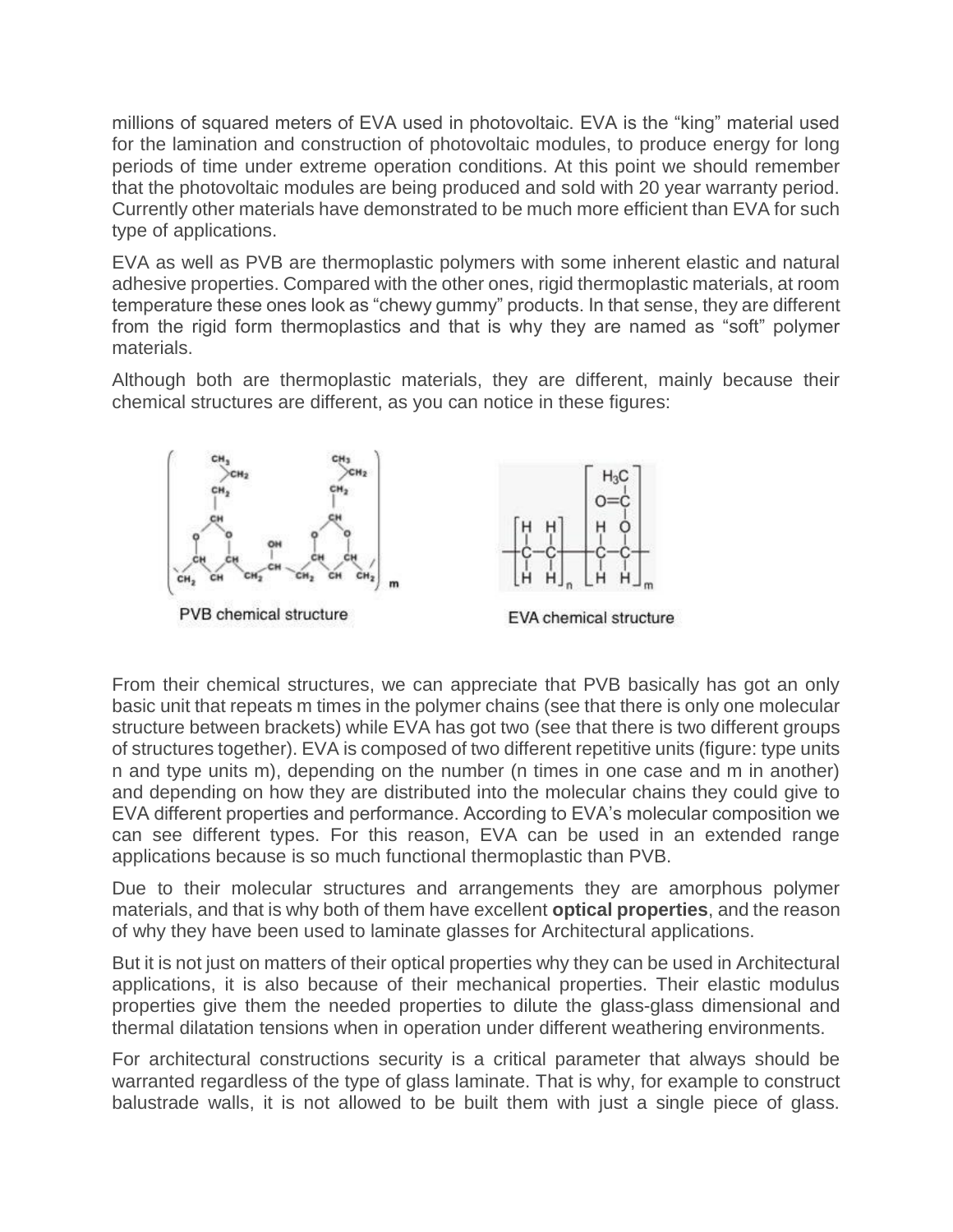Legislations force to use laminated glass systems to insure that when by any reason there is a breakage of one of the glasses, the other one will be able to sustain the small glass pieces adhered to its surface. Safety is first and legislations protect users, by requiring the use of laminated glasses. The process of lamination is looking for implementing of the security element between glasses. The main objectives of the non-glass element is to provide flexibility to the structure an also a good adhesion of the glass in case of glass breakage.

Either the PVB or the EVA are good materials for such a purpose. The differences between them show up in terms of their processability or the final **mechanical properties** (dilatation coefficients, young modulus, elastic modulus) of the product depending their final application and use. There is where the chemical and physical properties of both materials are important. The above mentioned differences in chemical composition and structure between EVA and PVB allow us the Chemist, Polymer Scientist and Chemical Engineers, play with the raw materials to convert and transform them into specific products with differential and desired performances. Even though it is true that we can manipulate these materials and "drive" them to behave in some extension along our desired performances, for such type of applications where safety is really important, any kind of "gummy materials" we might think to use, they are forced to reach some minimum value properties to fulfil the required security standards.

Having said that, it is important to mention that not all EVA or PVB materials are the same. Under the acronyms of EVA and PVB many different performance products might be considered. It is important to distinguish all of them by looking at their PDS (Product Data Sheets) that manufacturers need to provide. This is an important information to know by the glass lamination companies in order to produce the highest quality lamination glass products according their lamination equipment and processes. But this is not all, at this point here it is important to point out that the relevant properties of the laminated product are the final ones, we mean the ones that any laminate product should fulfil after these materials are laminated and are verified by norms by qualified certification institutes.

Another important property that needs to be fulfilled for this type of products is the **adhesion to glass**. As it has been previously mentioned, both polymer materials have acceptable intrinsic adhesion properties, but they can always be increased by the use of special additives to the corresponding polymer material. In principle EVA is a better adhesion material than PVB. [PVB has an acceptable to low adhesiveness to glass.](https://www.novogenio.com/blog/comparative-adhesivity-of-novoglass-sf-vs-pvb-to-glass) [It has](https://www.novogenio.com/blog/about-water-absorption-of-polymer-materials-like-pc-or-pvb)  [also a high higroscopicity.](https://www.novogenio.com/blog/about-water-absorption-of-polymer-materials-like-pc-or-pvb)

In terms of adhesion, besides EVA and PVB, other materials can be used to laminate glasses. But most of them are liquid products that require to mix up at least two different solutions to react. This is not an easy job from the lamination manufacturing point of view. Moreover, as a final product one might end up with a glass adhesion interlayer with different degrees of elasticity that might not fulfil the required mechanical properties needed to be a good a glass interlayer element. The EVA and PVB, intrinsically are being supplied as films, they are easy to handle and to manipulate in the preparation of the glass laminates before they are transformed and integrated as the flexible element of the structured product. The use of films in the lamination process is a great manufacturing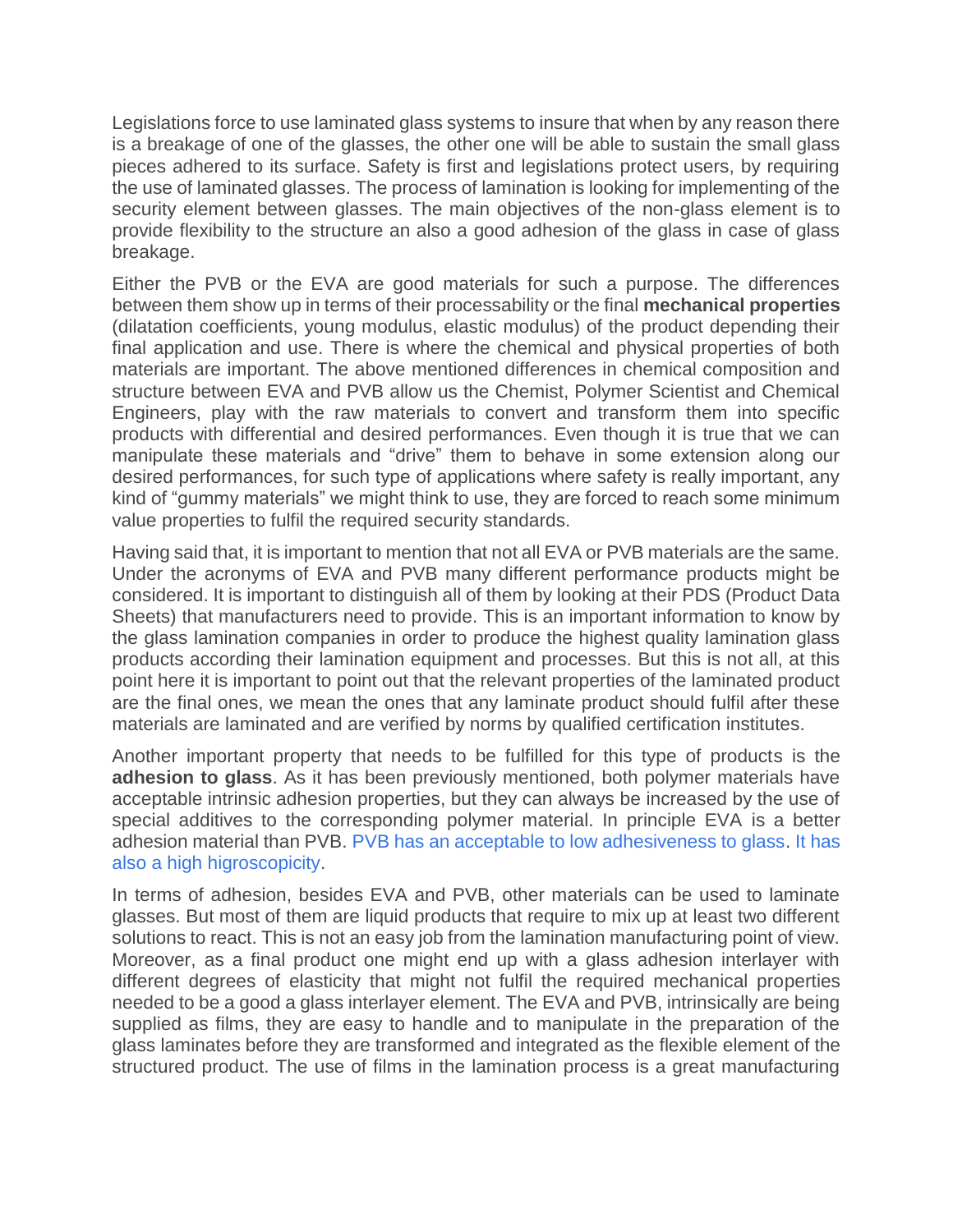advantage compared to the use of liquid materials, even if part of the excellent adhesion is not reached by the use of the films.

One of the main differences between EVA and PVB is their **water vapor transmission rate**, coming from natural water or weather humidity. The following figure compares the Water Vapor Transmission Rates of the two materials at the same range of temperatures:



As the graph clearly shows the PVB has an average of 8-9 times higher tendency to permeate water than EVA. This property gives to EVA a great advantage compared to PVB in terms of transportation, storage and use. Not just that also in terms of product resistance against weathering conditions. Normally due to capillarity PVB laminates suffer from water penetration around the edges and glass lamination pieces angles affecting negatively the durability and the mechanical resistance of the laminate. The following picture shows how delamination might happen in a floor glass laminated structure that is subjected to periodical cleaning jobs: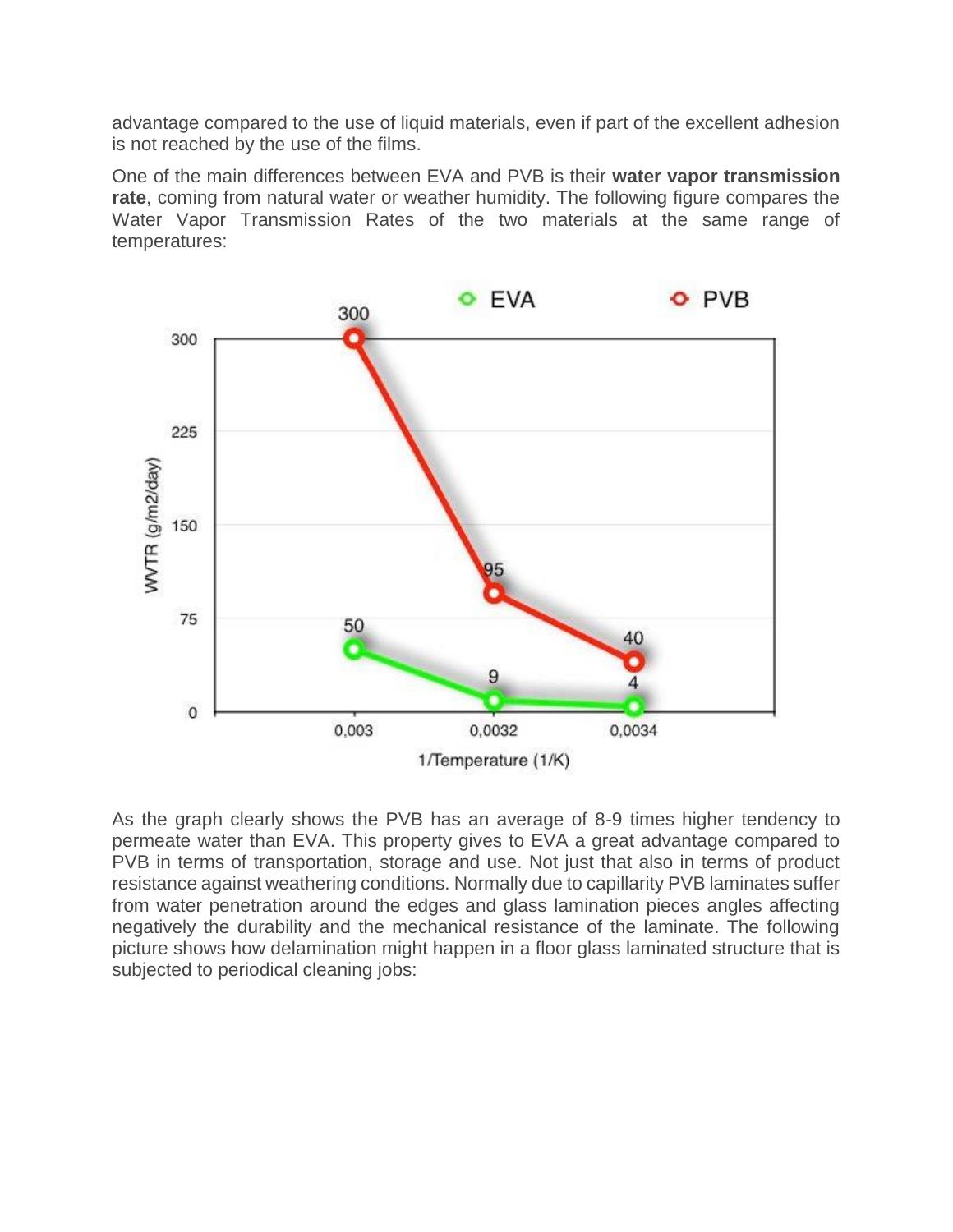

Another important difference between these materials is that EVA, in contrast to the PVB, must be converted into a thermoset product during the lamination process. This process transforms the free and "soup of flowing molecules" in the mass into a chemically Crosslink EVA molecule. The lamination process, converts the interlayer material into an elastic, flexible, but at the same time into a structured and not any more temperature melted product. The laminated structure becomes a new stable and elastic interlayer between glasses that provides for the global structure with the required mechanical properties. The following figure represents the process:



The chemical transformation of EVA might take place in small ovens taking care of vacuum and temperature process control. The cost of the equipment needed is much lower than the one used normally for PVB. The following picture presents one type of IR oven that might be used for lamination processing.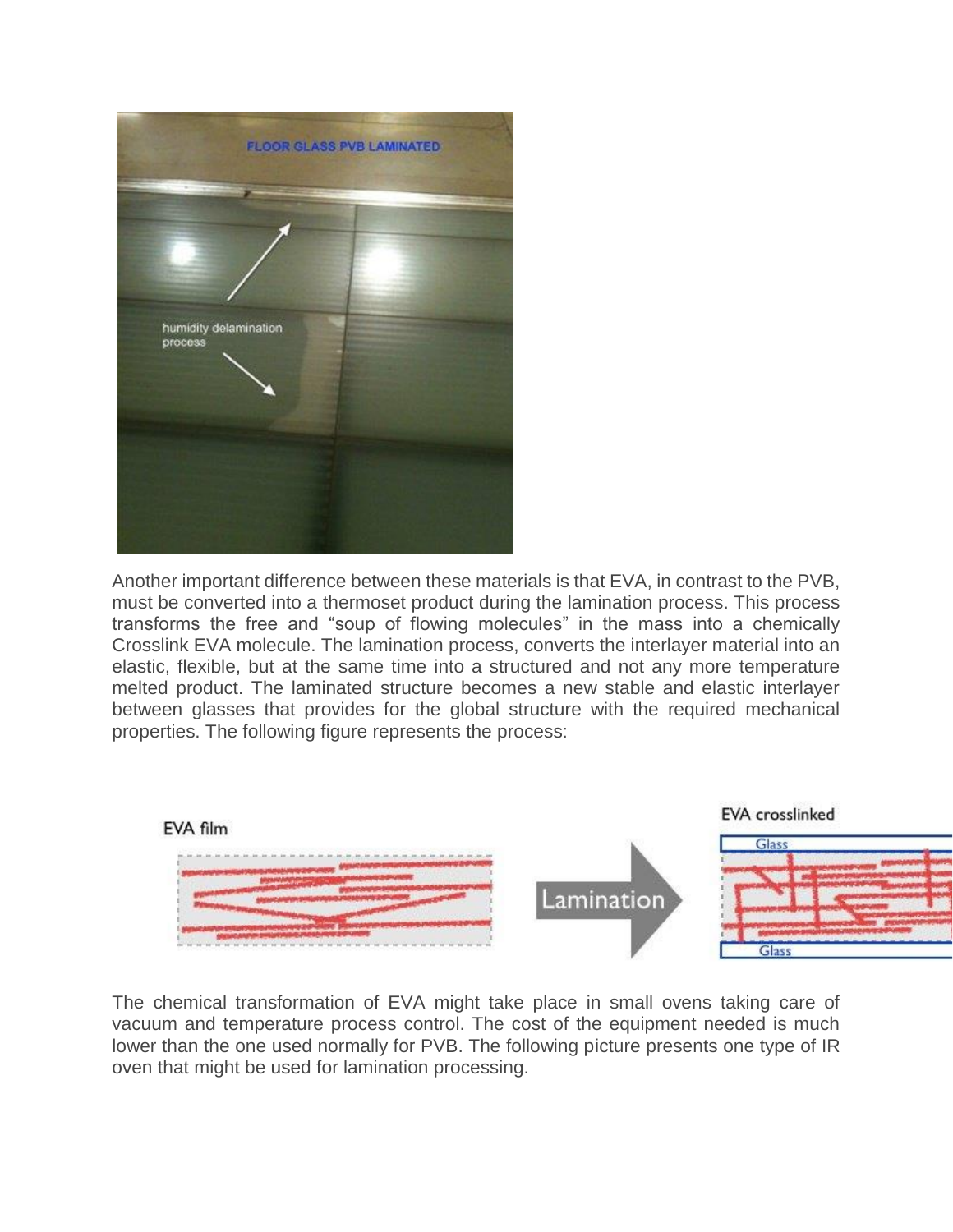

One of the great advantages of EVA is its lower water absorbing compared to the PVB, that allows to store and manipulate the film out of the climatic chambers where PVB needs to be manipulated before lamination.

Moreover, due to the lower adhesivity properties of PVB this film needs to be processed in autoclaves, where the pressure applied to the lamination structures helps to improve the limited adhesivity properties of PVB.



In the case of lamination of PVB, there is no chemical crosslinking process between molecules like it happens with EVA lamination processing. The below figure represents the molecular rearrangement of PVB molecules that happens during the PVB transformation process: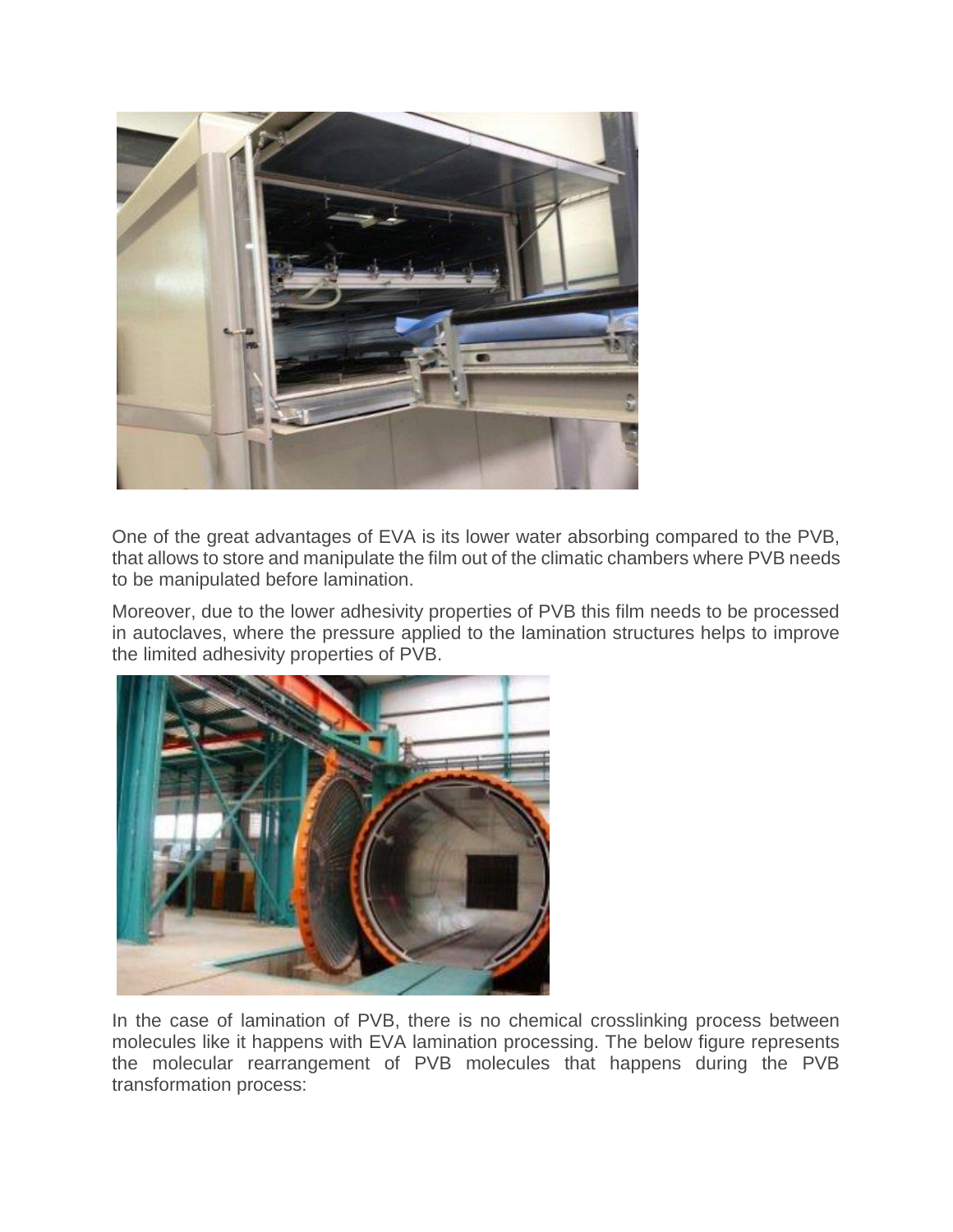

If you are interested to get more info, just let us know!:

Topics: [Architectural Glass](https://www.novogenio.com/blog/topic/architectural-glass)

### **ArtiBlogs (Grouped by Applications):**

- [Architectural Glass \(16\)](https://www.novogenio.com/blog/topic/architectural-glass)
- [Security Glass \(14\)](https://www.novogenio.com/blog/topic/security-glass)
- [Glass and Polymers Laminates \(12\)](https://www.novogenio.com/blog/topic/glass-and-polymers-laminates)
- [Photovoltaic \(9\)](https://www.novogenio.com/blog/topic/photovoltaic)
- [Composites Lamination \(2\)](https://www.novogenio.com/blog/topic/composites-lamination)
- [Metals protection \(2\)](https://www.novogenio.com/blog/topic/metals-protection)
- $\bullet$  [Eolic \(1\)](https://www.novogenio.com/blog/topic/eolic)
- [Open Innovation \(1\)](https://www.novogenio.com/blog/topic/open-innovation)

### **Subscribe to Email Updates**

Email\*

Notification Frequency\*

| Dailv     |  |
|-----------|--|
|           |  |
| Subscribe |  |

Polígono Industrial Los Camachos C/Circonio Parcela 70B E-30369 Cartagena Murcia España